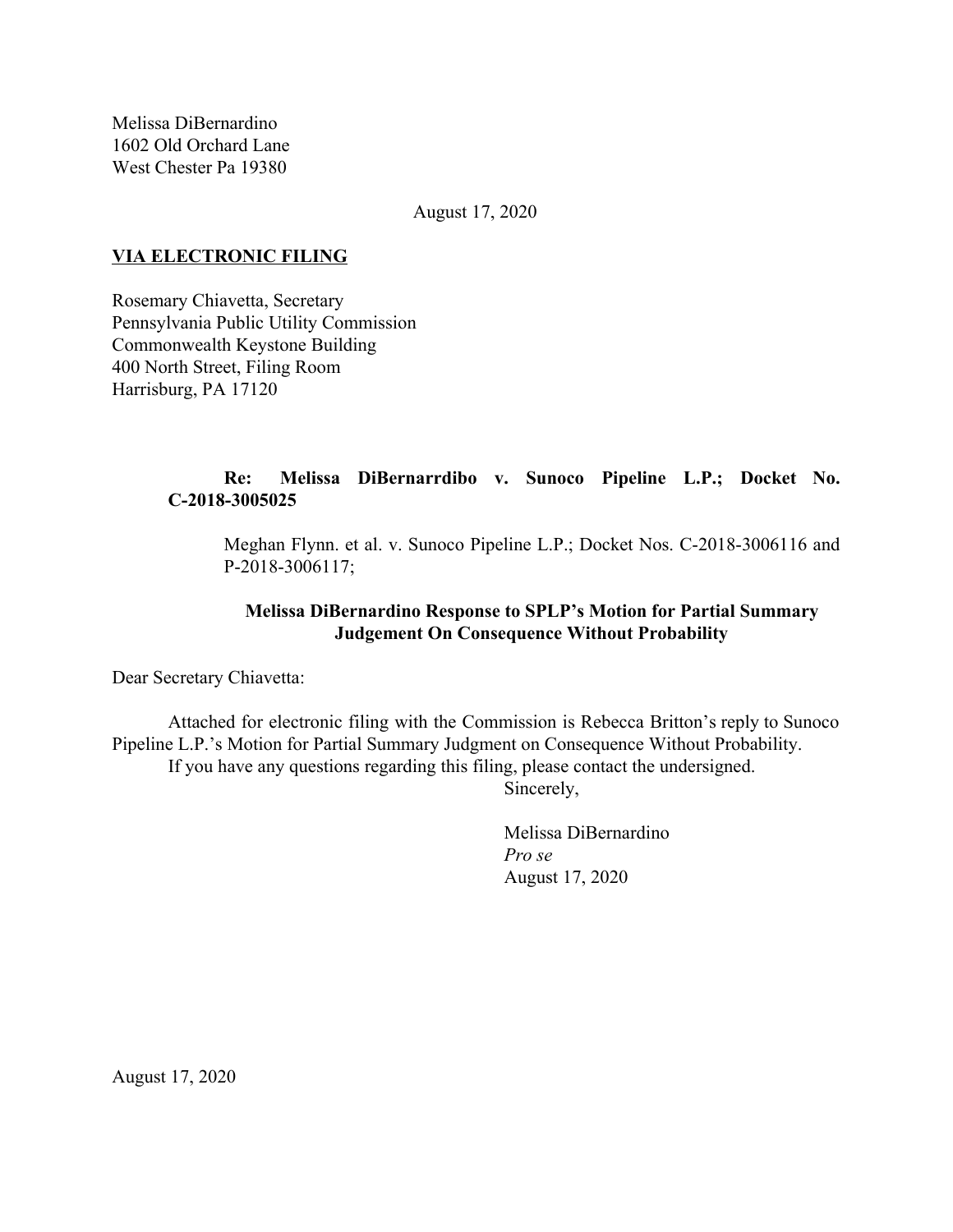Rosemary Chiavetta, Secretary Pennsylvania Public Utility Commission Commonwealth Keystone Building 400 North Street, Filing Room Harrisburg, PA 17120

#### **BEFORE THE PENNSYLVANIA PUBLIC UTILITY COMMISSION**

| <b>Melissa DiBernardino</b>  |  |                |                           |
|------------------------------|--|----------------|---------------------------|
| 1602 Old Orchard Lane        |  |                |                           |
| West Chester Pa 19380        |  |                | Docket No. C-2018-3005025 |
| Complainant                  |  |                |                           |
| Consolidated                 |  | ٠<br>$\bullet$ |                           |
| <b>MEGAN FLYNN</b> et al     |  |                | Docket Nos.C-2018-3006116 |
| V.                           |  |                |                           |
| <b>SUNOCO PIPELINE L.P.,</b> |  |                |                           |
| Respondent.                  |  |                |                           |
|                              |  |                |                           |

# **Melissa DiBernardino Response to SPLP's Motion for Partial Summary Judgement On Consequence Without Probability**

Pursuant to 52 Pa. Code § 5.102, Sunoco Pipeline L.P. ("SPLP") has moved for partial summary judgment of the above-captioned matter. SPLP has once again 'dumbed down' my issue(s) and allegations, and not so cleverly changed words around to make it more easily argued, I assume. My argument is not that Mariner East pipelines are unsafe within the meaning of Section 1501 of the Pennsylvania Public Utility Code, 66 P.S. § 1501 simply **because** they are located in high consequence areas in Chester and Delaware counties. A release of highly volatile liquids from ME2 (and other pipelines that are part of the ME system) in any population without public awareness, a credible warning system and adequate, reliable emergency plan is unsafe. A release in these highly populated areas could cause significantly high numbers of injuries and death. The consequences to this unmitigated, unplanned for, involuntary threat are unacceptable.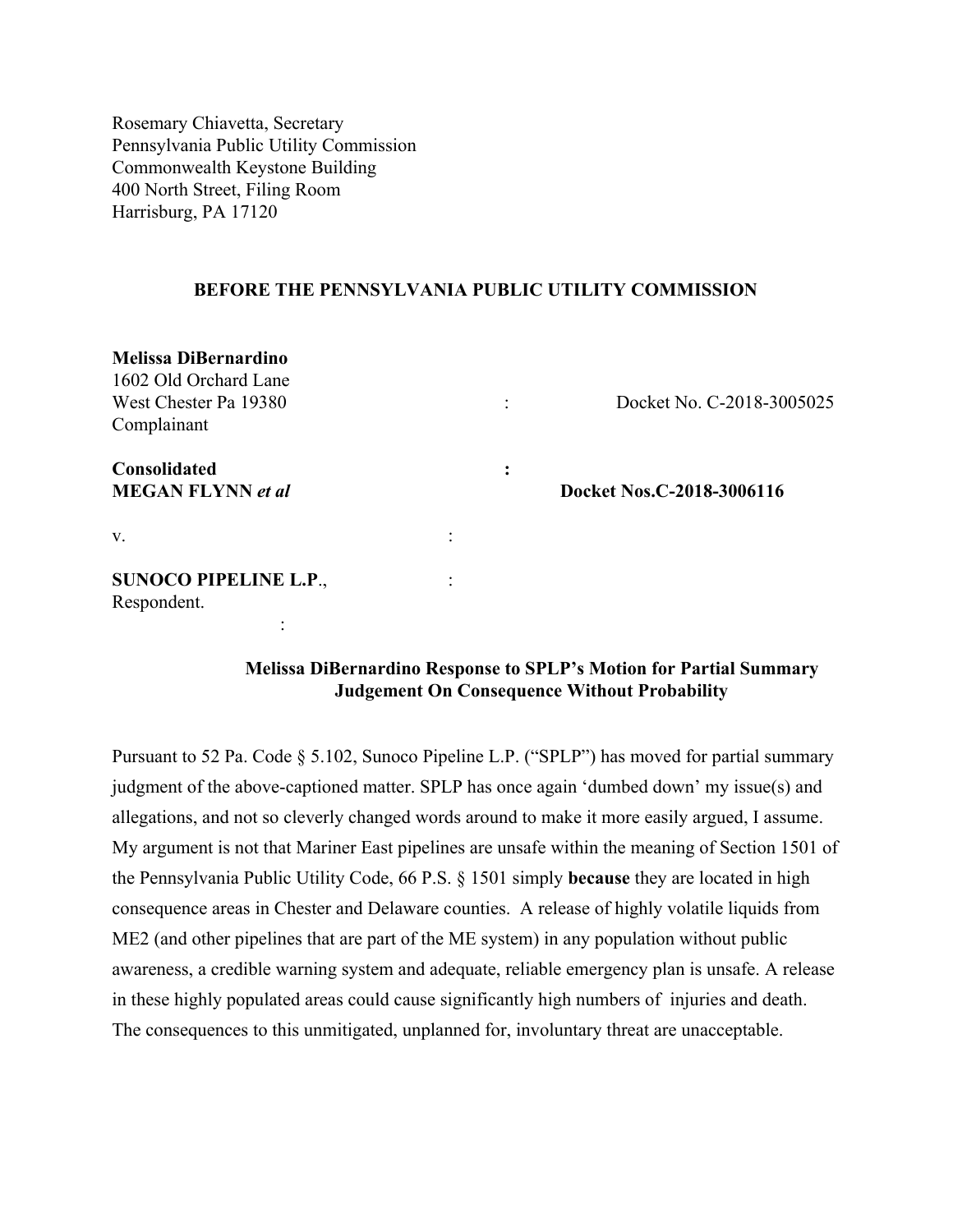I am in no position to argue what the probability/likelihood of a failure happening. Neither my finances nor background allow it. What I will confidently assert is that while I do not know what the probability of this type of event is, neither does SPLP and, as a result, neither do their regulating agencies. Using non standard installation, such as HDD, is not used as a factor to determine the probability of an event. Using such a factor, if even possible with the limited data, is extremely difficult at best. Additionally, the difficulties in knowing the extent of coating damage from pullback, knowing if the cathodic protection system is sufficient and working properly or even repairing an anomaly on deeply buried pipe should also affect the probability of the pipes failing. How much higher is the probability for a segment of pipe that traverses through a karst area? How about a karst area that experiences thirteen plus sinkholes due to SPLP's HDD and 'inadvertent returns' (that was labeled as "low risk" of an IR?

SPLP, with one of the worst track records of pipeline leaks, does not even use their own leak history as a factor. They use the industry's data, as a whole instead. This is the data that was used when determining the probability of a leak on the Dakota Access Pipeline in a memo to USACE. "The likelihood of a release into any single waterbody would be low, with a predicted occurrence interval of no more than once every 1,430 to 476,642 years". It's already happened.

For reasons stated above:

- A. SPLP and counsel, even if willing, could not provide the actual probability/likelihood of a leak on the Mariner East Pipelines.
- B. Without the ability to determine the probability, there is no credible way to determine the risk. We already know the potential consequences and the Pa PUC has acknowledged this.
- C. Without a proper risk analysis, one cannot create an adequate integrity management plan and therefore, out of compliance with **49 CFR § 195.452 - Pipeline integrity management in high consequence areas.** *(i) What preventive and mitigative measures must an operator take to protect the high consequence area? - (1) General requirements. An operator must take measures to prevent and mitigate the consequences of a pipeline failure that could affect a high consequence area. These*

*measures include conducting a risk analysis of the pipeline segment to identify additional actions to enhance public safety or environmental protection. Such actions may include,*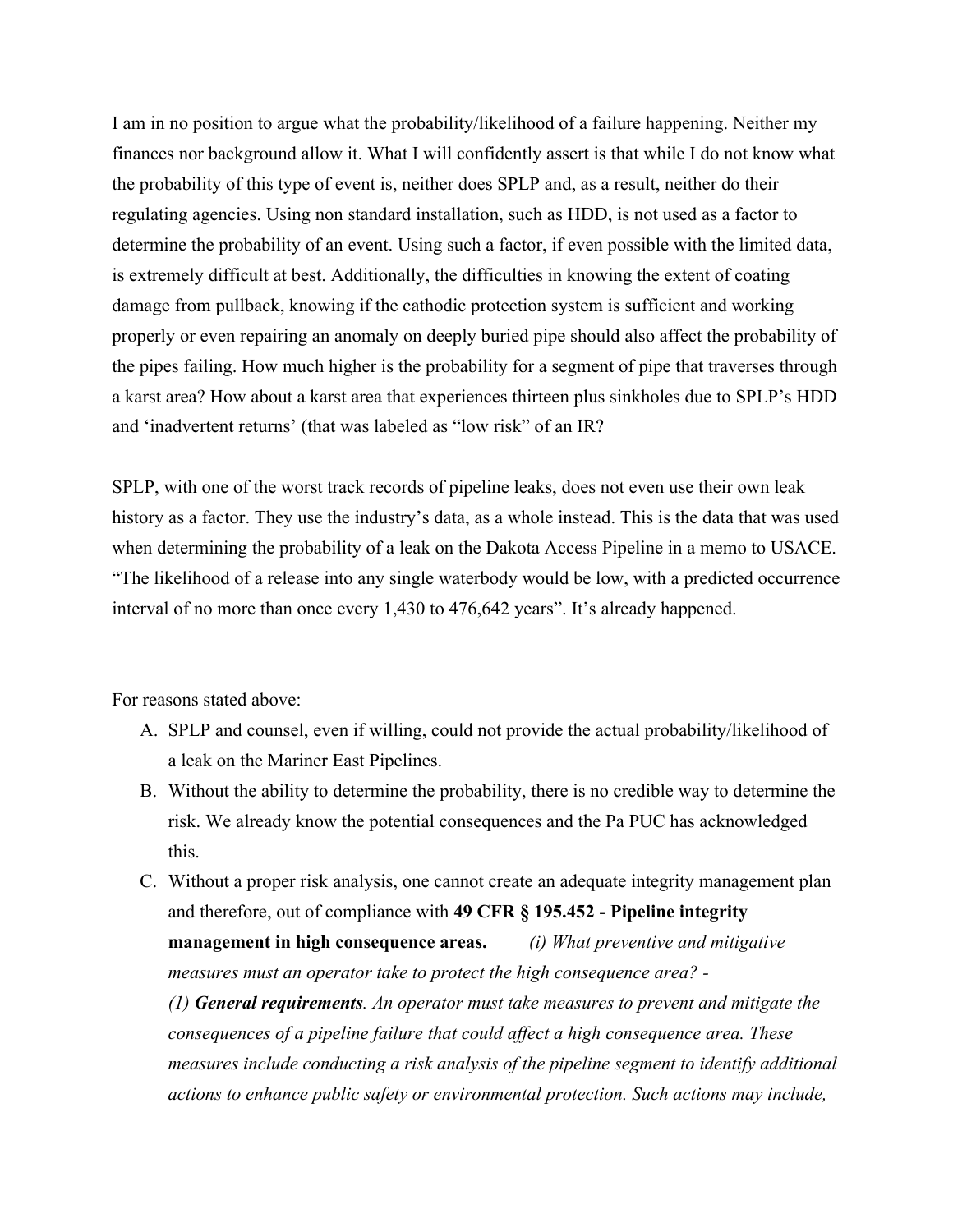*but are not limited to, implementing damage prevention best practices, better monitoring of cathodic protection where corrosion is a concern, establishing shorter inspection intervals, installing EFRDs on the pipeline segment, modifying the systems that monitor pressure and detect leaks, providing additional training to personnel on response procedures, conducting drills with local emergency responders and adopting other management controls. (2) Risk analysis criteria. In identifying the need for additional preventive and mitigative measures, an operator must evaluate the likelihood of a pipeline release occurring and how a release could affect the high consequence area. This determination must consider all relevant risk factors, including, but not limited to: (i) Terrain surrounding the pipeline segment, including drainage systems such as small streams and other smaller waterways that could act as a conduit to the high consequence area; (ii) Elevation profile; (iii) Characteristics of the product transported; (iv) Amount of product that could be released; (v) Possibility of a spillage in a farm field following the drain tile into a waterway; (vi) Ditches along side a roadway the pipeline crosses; (vii) Physical support of the pipeline segment such as by a cable suspension bridge; (viii) Exposure of the pipeline to operating pressure exceeding established maximum operating pressure;Without knowing the likelihood of a leak while knowing the consequences to be potentially catastrophic, (ix) Seismicity of the area.* Both the "utility" and The Public Utility Commission is unable to determine if SPLP is in compliance with 1501 and providing safe, adequate, reliable, or reasonable service without a proper integrity management plan and especially a warning system and

emergency plan.

The PUC does not define the word 'safe' and for that reason, I assume it has the same meaning as in Mariam - Webster Dictionary.

### **safe**

1 : free from harm or risk : UNHURT

2a : secure from threat of danger, harm, or loss

b : successful at getting to a base in baseball without being put out

3 : affording safety or security from danger, risk, or difficulty

4 obsolete, of mental or moral faculties : HEALTHY, SOUND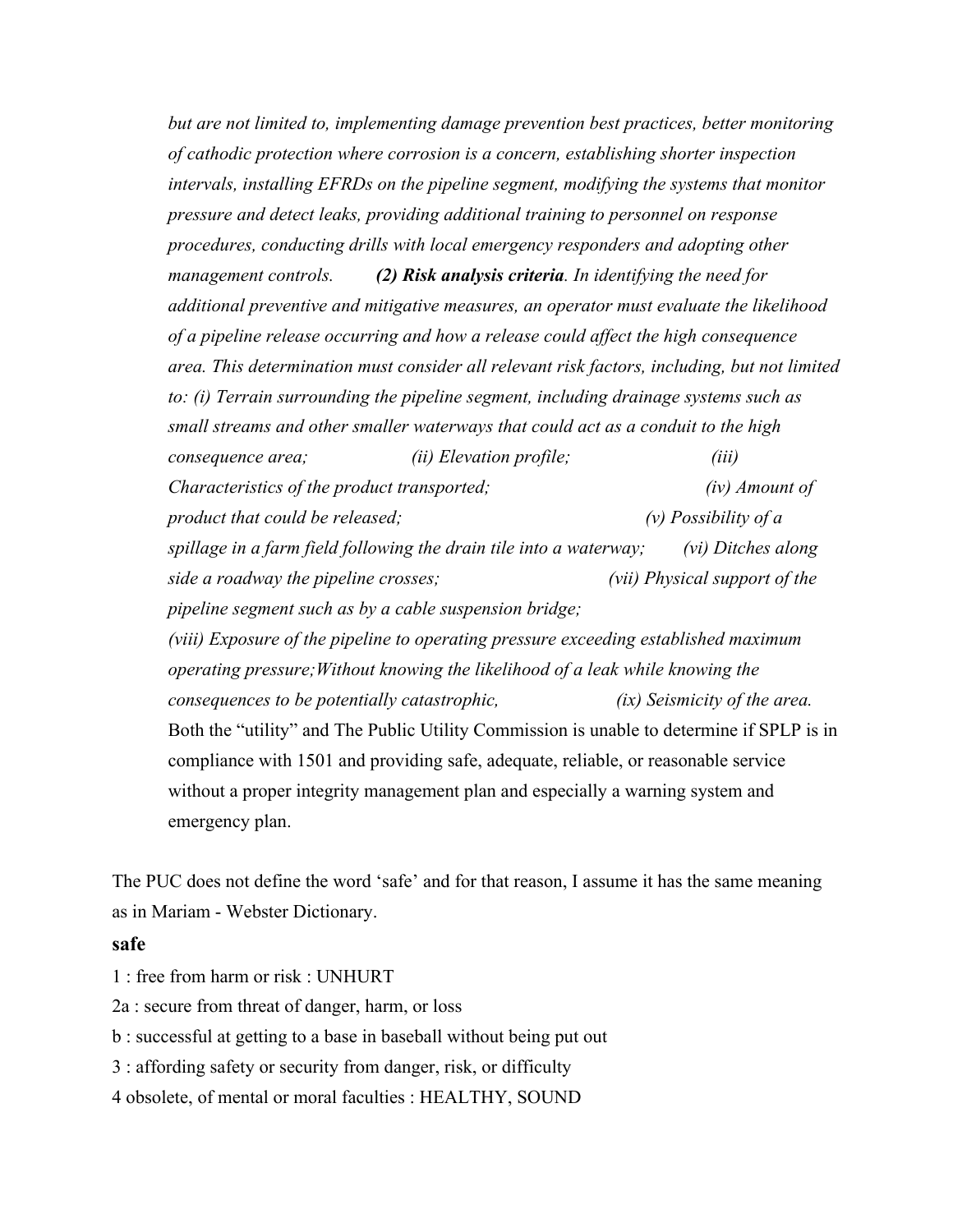5a : not threatening danger : HARMLESS

b : unlikely to produce controversy or contradiction

6a : not likely to take risks : CAUTIOUS

#### b : TRUSTWORTHY, RELIABLE

 I do not believe that The Mariner East Pipeline project is providing safe or adequate service for the reasons provided. At best, it should be considered undetermined and still not in compliance.

### **49 U.S. Code § 60112. Pipeline facilities hazardous to life and property. (a) General**

**Authority**.*—After notice and an opportunity for a hearing, the Secretary of Transportation may decide that a pipeline facility is hazardous if the Secretary decides that—*

*(1) operation of the facility is or would be hazardous to life, property, or the environment; or*

*(2) the facility is or would be constructed or operated, or a component of the facility is or would be constructed or operated, with equipment, material, or a technique that the Secretary decides is hazardous to life, property, or the environment.*

*(b) Considerations.—In making a decision under subsection (a) of this section, the Secretary shall consider, if relevant—*

*(1) the characteristics of the pipe and other equipment used in the pipeline facility, including the age, manufacture, physical properties, and method of manufacturing, constructing, or assembling the equipment;*

*(2) the nature of the material the pipeline facility transports, the corrosive and deteriorative qualities of the material, the sequence in which the material are [1] transported, and the pressure required for transporting the material;*

*(3) the aspects of the area in which the pipeline facility is located, including climatic and geologic conditions and soil characteristics;*

*(4) the proximity of the area in which the hazardous liquid pipeline facility is located to environmentally sensitive areas;*

*(5) the population density and population and growth patterns of the area in which the pipeline facility is located;*

*(6) any recommendation of the National Transportation Safety Board made under another law; and*

*(7) other factors the Secretary considers appropriate.*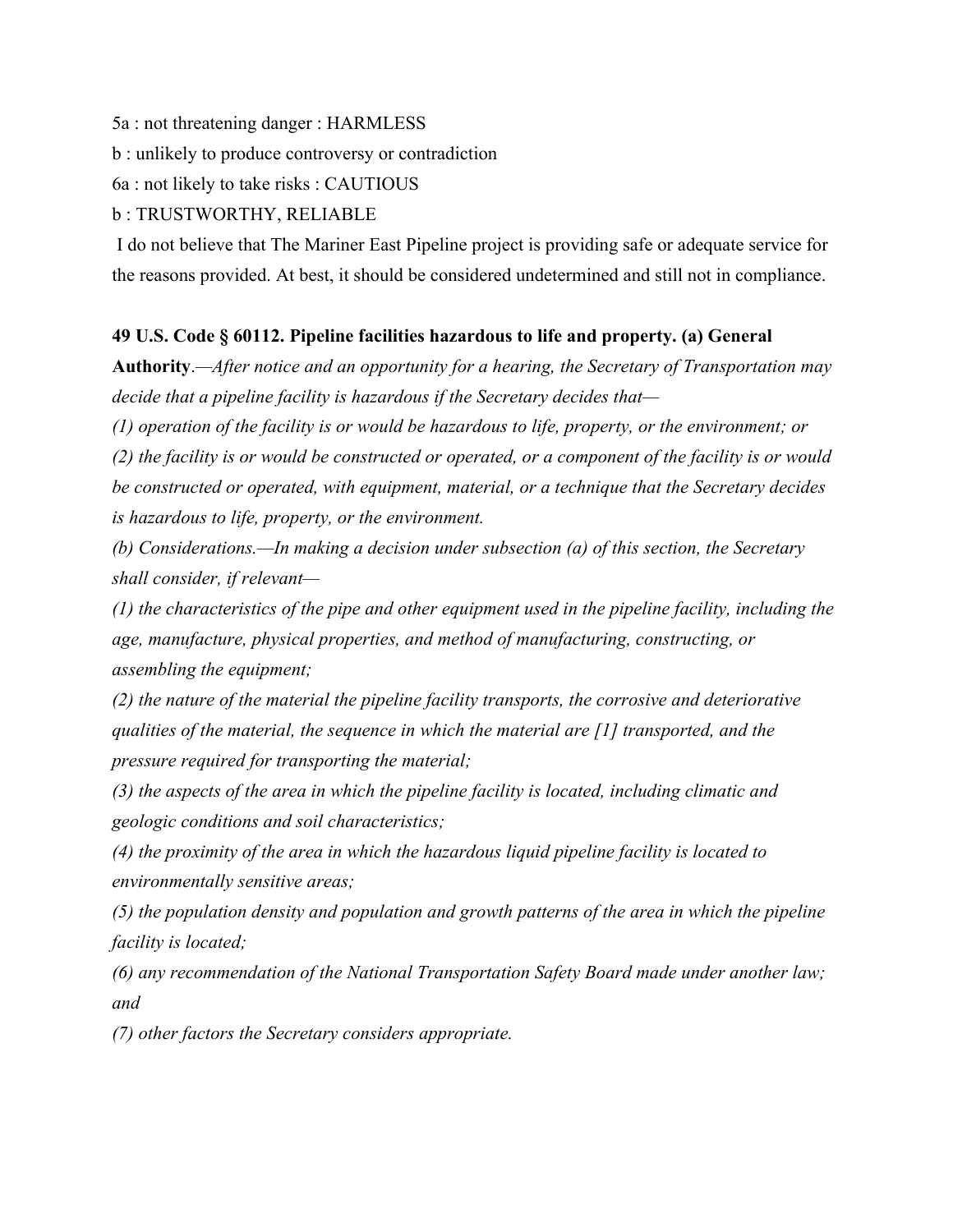I hope that Your Honor can see from filings during this long procedure, the above and my responses below, Counsel's motion is a desperate attempt to SPLP's reckless project in operation and construction moving forward and keeping the truth from being highlighted.

- 1. Admitted.
- 2. Admitted.
- 3. Admitted in part. I am arguing that SPLP's Mariner East Pipeline PROJECT is inherently dangerous. Denied in part - I am not arguing that what makes the pipelines inherently dangerous is the fact that they are in densely populated areas. The irresponsible route chosen makes the consequences higher and other issues but this project is dangerous anywhere near lives.
- 4. Denied in part. I was not part of the Interim Emergency Relief Petition filed by the Flynn Complainants and didn't not have the opportunity to present anything during that hearing. I did have the opportunity to testify at the November 20, 2019 hearing. After listening to counsel whine about wasting the court's time and repetition (after motioning to consolidate this circus which I objected to), I assumed that they would be pleased to avoid repeat expert testimonies. Not providing written expert testimony, it's my understanding that it's not my place to participate in written rebuttals and surrebuttals and that my chance to participate would be during the hearing while cross examining the experts.
- 5. Admitted in part as I did not provide expert testimony. Denied in part as the hearing for interim emergency relief does not pertain to this case..
- 6. Denied as stated in 5.
- 7. Admitted in part. Denied as stated previously. This hearing is separate from the current proceedings and it was prior to consolidation.
- 8. Please see 7.
- 9. Please see 7.
- 10. Please see 7.
- 11. Please see 7..
- 12. Admitted in part. Denied in that counsel is trying to make it seem the Commission was confirming what their alleging here and it's not the case.. Also, again, Please see 7.
- 13. Admitted in part. Flynn complainants were given a second opportunity while pro se' complainants were given their first opportunity to present Lay testimony.
- 14. Does not pertain to my complaint.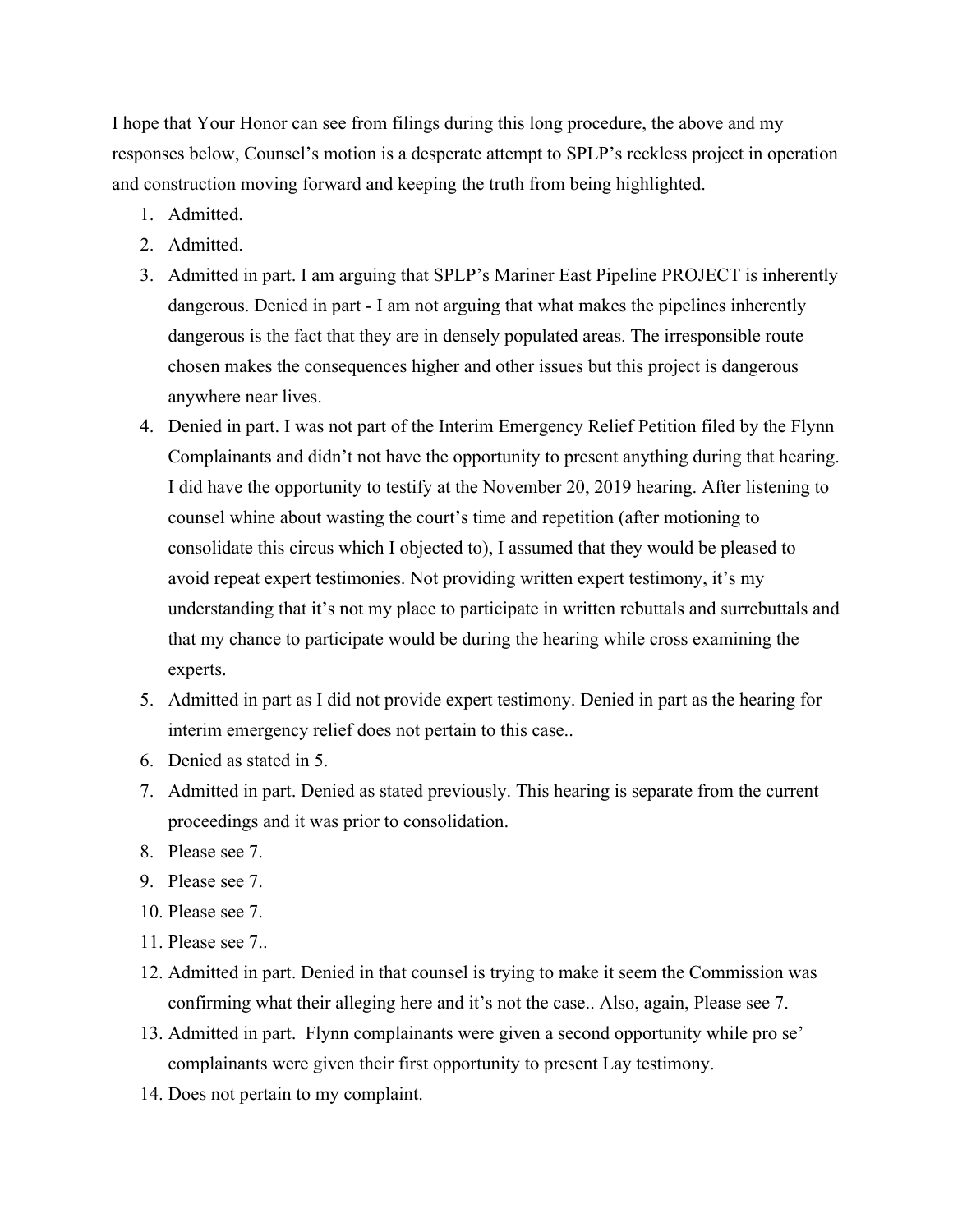- 15. Does not pertain to my complaint.
- 16. Does not pertain to my complaint.
- 17. Denied. I have clarified that probability was part of my complaint as well.
- 18. Does not pertain to my complaint. Counsel for Flynn and Andover can answer to this.
- 19. Does not pertain to my complaint. Counsel for Flynn and Andover can answer to this.
- 20. Does not pertain to my complaint. Counsel for Flynn and Andover can answer to this.
- 21. Does not pertain to my complaint. Counsel for Flynn and Andover can answer to this.
- 22. Does not pertain to my complaint. Counsel for Flynn and Andover can answer to this.
- 23. Does not pertain to my complaint. Counsel for Flynn and Andover can answer to this.
- 24. Does not apply to my complaint.
- 25. Does not apply to my complaint.
- 26. Denied.
- 27. Denied. Mr. Marx has shown how high the consequences are when pipelines of this nature run through densely populated areas like Delaware and Chester Counties. Complainants' remedy is right here within the PUC as it regulates utilities' safe, adequate, reliable and reasonable service. Until such a time that Title 35 compliant emergency plans specific for Mariner East Pipelines are created and an adequate public awareness program is available to the potentially impacted public (in which PHMSA has ordered them to become compliant with by the end of this month), it is impossible for SPLP to be complaint with section 1501 of the Public Utility Code. While the commission may not have the authority to ensure that compliance with Title 35 is met by forcing SPLP to create certain plans, it is certainly within its regulating authority to find SPLP in violation of 1501 because of this noncompliance.
- 28. Denied. SPLP is no more entitled to judgement summary than Complainants are entitled to their due process. It is my belief that they are actually less entitled.
- 29. Denied. See 28.
- 30. Denied. As much as SPLP and counsel concentrate on financials and economic benefits for themselves and only concentrate on others' benefits when it fits their agenda, it doesn't work here. If so concerned about the time and economy of the court, needless and repetitive filings (like the current 3) would be avoided. As would motions for stays and consolidations that create two week long hearings.
- 31. Admitted in part. While the Commission's regulation allows any party to move for one, the party needs to prove why they are entitled to such an order. Counsel has failed to do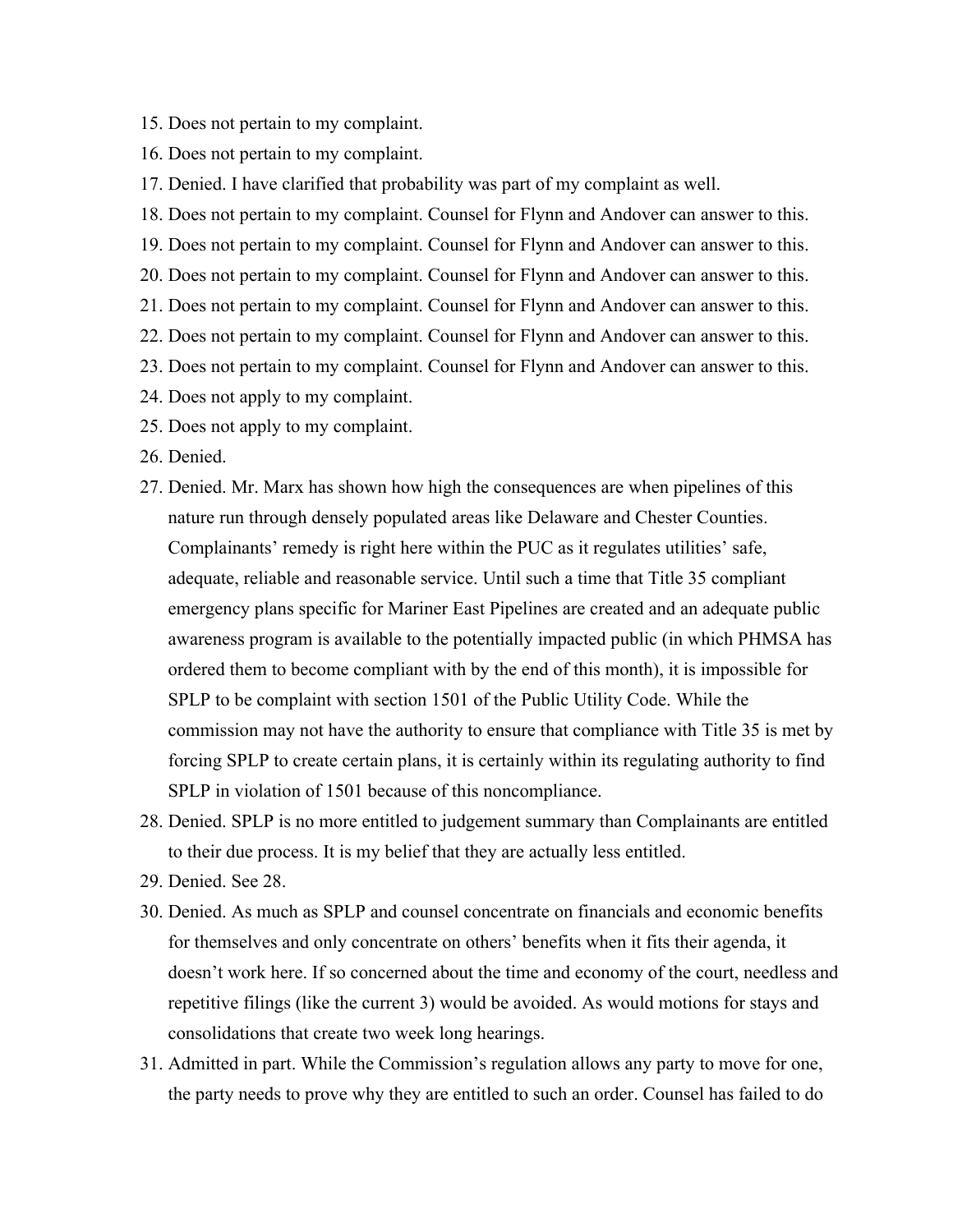so in this filing. Complainants, on the other hand, do not need to prove (although have) that they are entitled to their due process. It is their right.

- 32. Denied.
- 33. Admitted.
- 34. Admitted and we are in the process of just this. It is not simply our opinion that SPLP is out of compliance with their public awareness program. PHMSA issues an order confirming non compliance on June 25, 2020. It is not our opinion that an adequate warning system or preparedness/emergency plans are not in place. Our municipal and county governments have been requesting information regarding this for years. Even after SPLP sent a consulting company to schools, giving the impression that this meeting with Delta would be to help create emergency plans, they were only left with unanswered questions.
- 35. Denied. **Rule 56. Summary Judgment** *(d) When Facts Are Unavailable to the Nonmovant. If a nonmovant shows by affidavit or declaration that, for specified reasons, it cannot present facts essential to justify its opposition, the court may:(1) defer considering the motion or deny it; (2) allow time to obtain affidavits or declarations or to take discovery; or (3) issue any other appropriate order*. "*The moving party bears the burden of showing that no genuine issue of material fact exists and that it is entitled to a judgment as a matter of law. The Commission must view the record in the light most favorable to the non-moving party, giving that party the benefit of all reasonable inferences. First Mortgage Co. of Pennsylvania v. McCall, 459 A.2d 406 (Pa. Super. 1983); Mertz v. Lakatos, 381 A.2d 497 (Pa. Cmwlth. 1976). Summary judgment will be granted only where the right is clear and free from doubt.* I cannot provide the probability/likelihood of Mariner East Pipeline failure and neither can SPLP. Not only has counsel failed to provide the necessary information to strengthen their argument, their client continues in the third year of destruction in the path of the project. The latest blunders include a collapsed borehole resulting in approximately 10,000 gallons (and counting) of drilling mud spilling into a portion of Marsh Creek, sending a plume into the lake. It is currently still not contained and has contaminated a drinking source for the public. In another area close by, which they also considered 'low risk', their drilling has caused over 13 sinkholes around heavily traversed Route 30 and a valve station. This blunder has resulted in ongoing geophysical testing for stability. Just up the road from here, also in West Whiteland Township, crews continue stabilization efforts and feed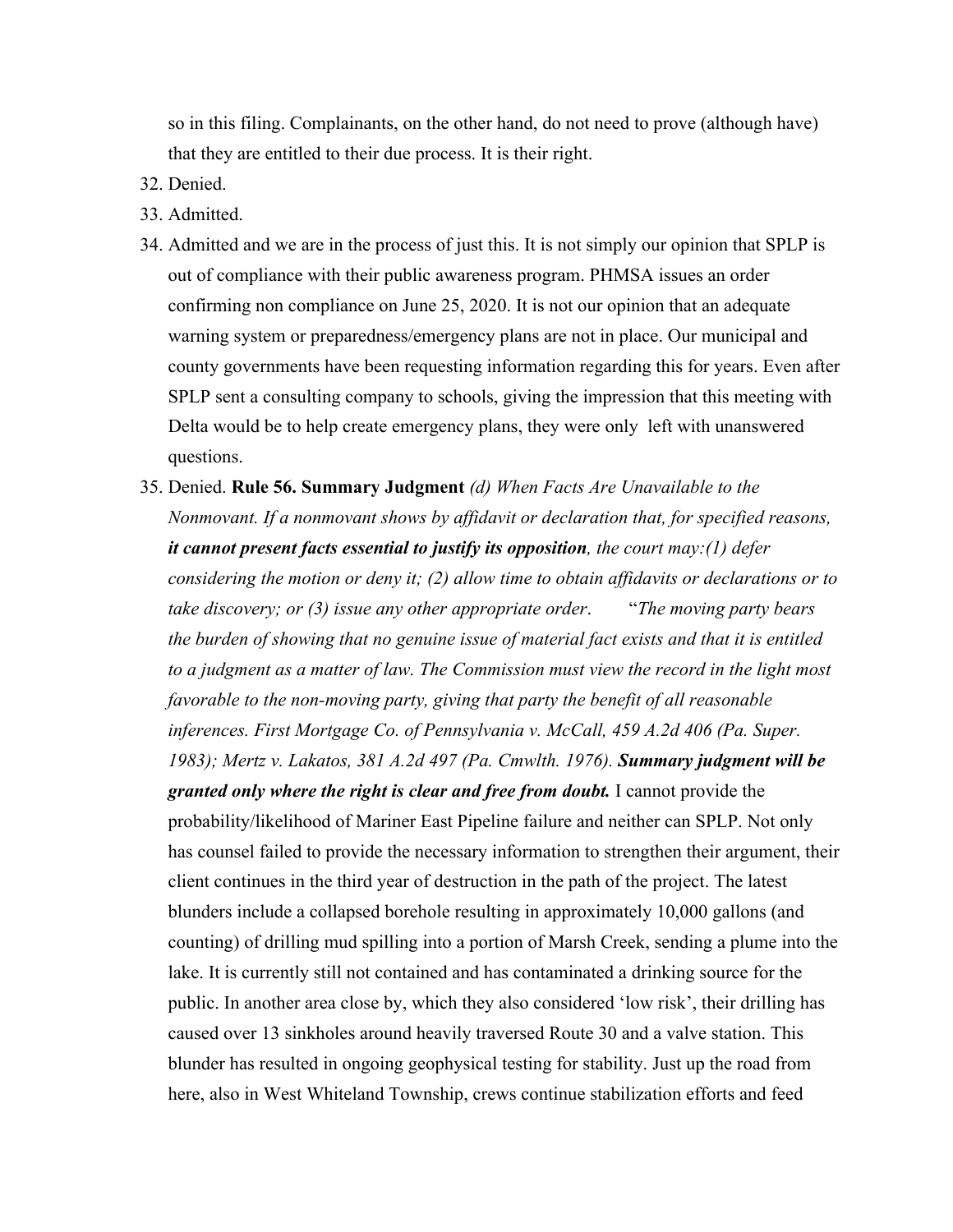grout into the ground at Lisa Drive. Over two years ago, the public was assured the area was stable. Ironically, almost all drill analysis documents and re-evaluations reports (even **after '**inadvertent returns) occurred multiple times) filed with the DEP and a signed and notarized risk assessment for the overall project, clearly state that the probability/likelihood of 'inadvertent returns' was low. If SPLP's ability, or desire for that matter, to even understand the likelihood/probability for issues during construction instills any opinion or judgement with the public, the Commission and Your Honor, it's distrust, concern, incompetence at hand and at best, **doubt**.

- 36. Denied.
- 37. Denied as stated.
- 38. Denied.
- 39. Denied. Counsel cannot "narrow down" for the courts what should and could be ruled on in the middle of a court proceeding.
- 40. Denied as stated.
- 41. Denied in part, admitted in part. Speaking only for myself, I am seeking relief by requesting that Your Honor and the Commission make various determinations regarding the safety of the construction, operation and maintenance of the Mariner East Pipeline Project.
- 42. Denied.
- 43. Denied.
- 44. Does not apply to my complaint.
- 45. Does not apply to my complaint.
- 46. Denied.
- 47. Denied.
- 48. Denied.
- 49. Denied.
- 50. Denied.
- 51. Denied.
- 52. Denied.
- 53. Denied.
- 54. Denied.
- 55. Denied.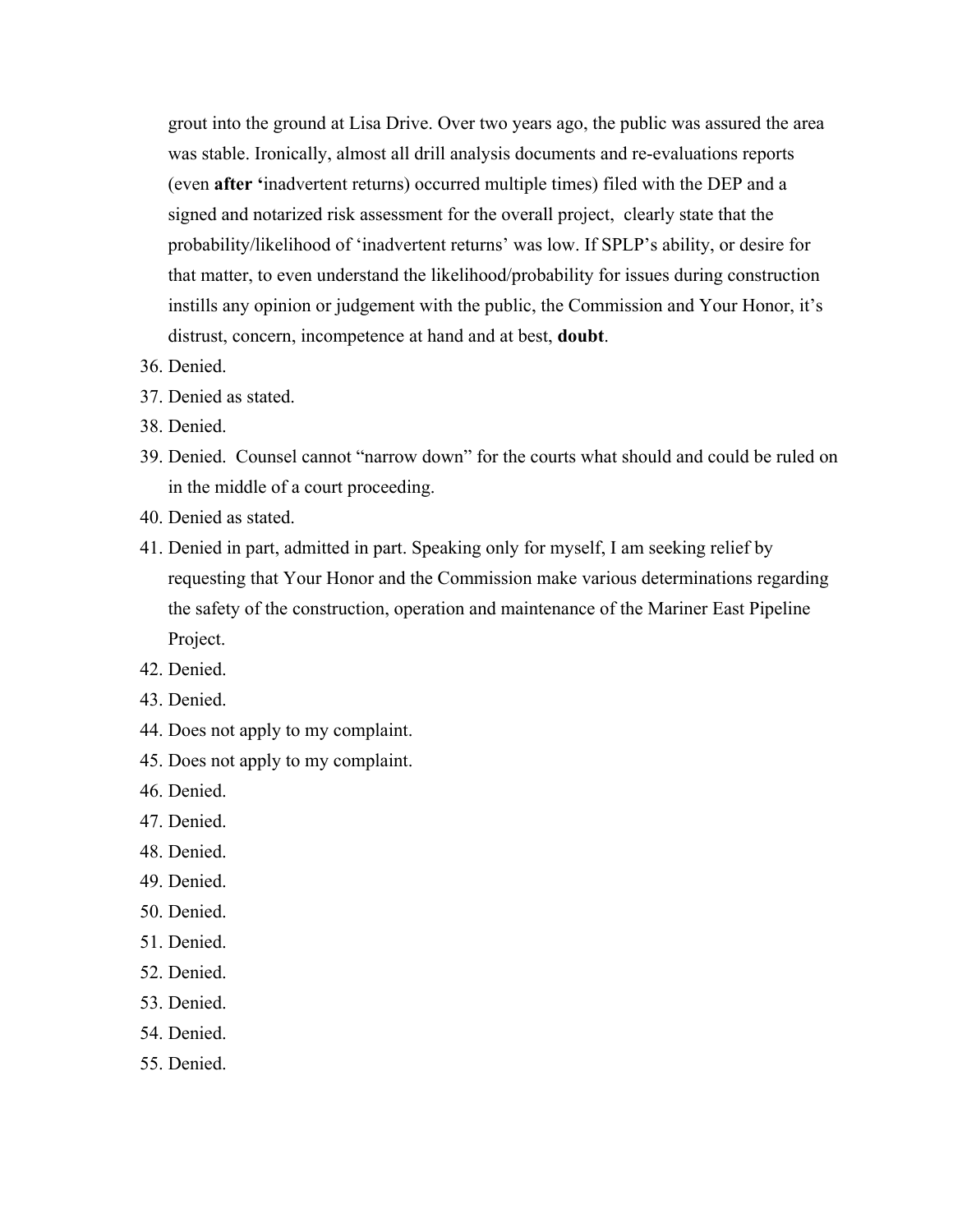# **Conclusion**

So that all consolidated complainants' due process is met and the Public Utility Commission can be confident, without a doubt, that a utility that they have the responsibility to regulate and see that they are providing safe, adequate, reliable and reasonable service, I respectfully ask that Your Honor deny this motion for partial summary judgement. Counsel is inappropriately citing rulings, playing word games, lumping complainants together continuing to be nauseatingly repetitive.

Respectfully, Melissa DiBernardino

### **CERTIFICATE OF SERVICE**

I hereby certify that I have this day served a true copy of the foregoing document upon the parties, listed below, in accordance with the requirements of 1.54 (relating to service by a party). This document has been filed via electronic filing:

# *VIA ELECTRONIC FILING*

Pennsylvania Public Utility Commission efiling system

Thomas J. Sniscak, Esq [tjsniscak@hmslegal.com](mailto:tjsniscak@hmslegal.com)

Kevin J. McKeon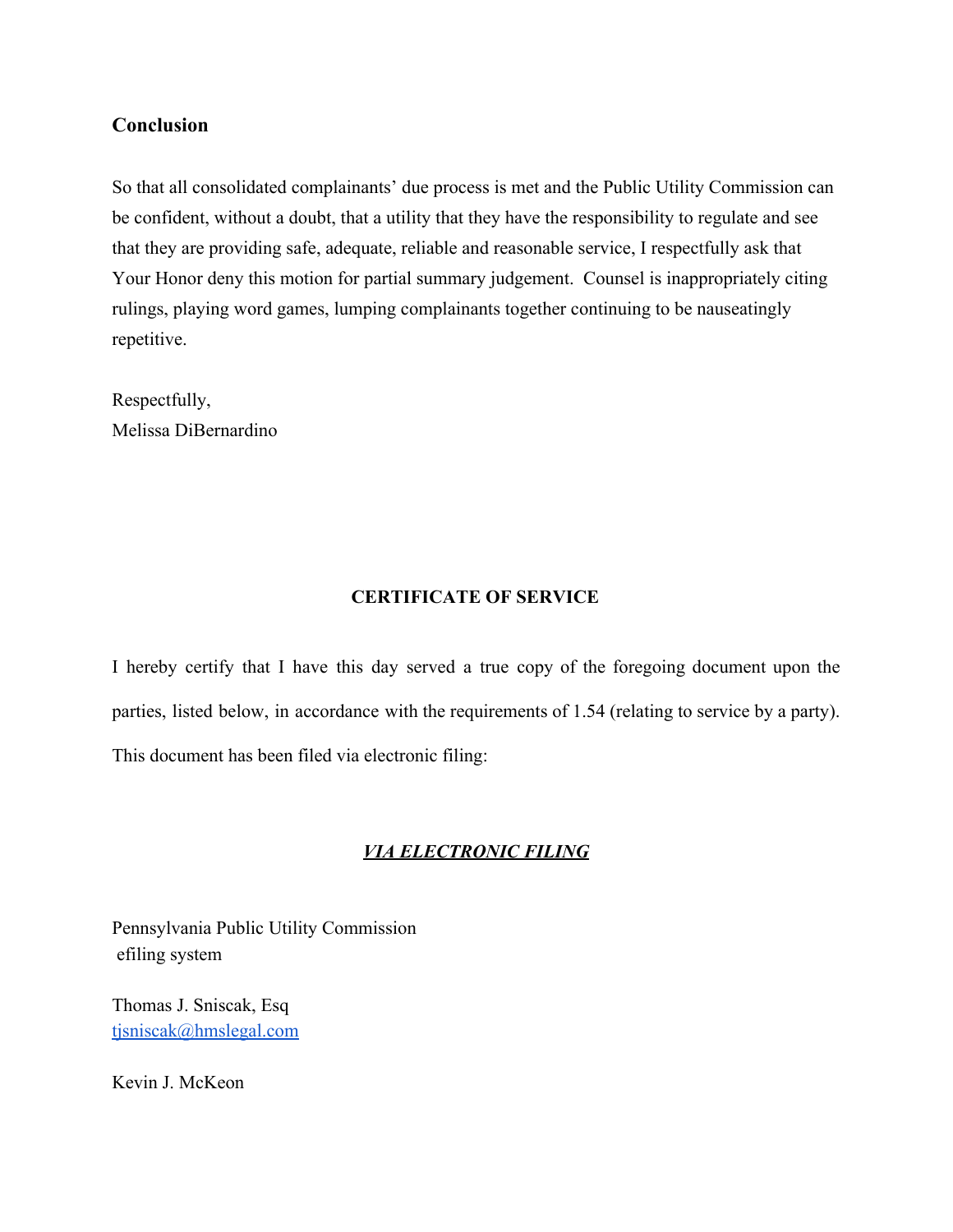#### [kjmckeon@hmslegal.com](mailto:kjmckeon@hmslegal.com)

Whitney E. Snyder [@hmslegal.com](mailto:wesnyder@hmslegal.com)

Robert D. Fox, Esq. Neil S. Witkes, Esp. Diana A. Silva, Esq. [rfox@mankogold.com](mailto:rfox@mankogold.com) [nwitkes@mankogold.com](mailto:nwitkes@mankogold.com) [dsilva@mankogold.com](mailto:dsilva@mankogold.com)

Michael Bomstein [mbomstein@gmail.com](mailto:mbomstein@gmail.com)

Anthony D. Kanagy, Esquire Garrett P. Lent, Esquire [akanazy@postschell.com](mailto:akanazy@postschell.com) [glent@postschell.com](mailto:glent@postschell.com)

Rich Raiders, Esq. [rich@raiderslaw.com](mailto:rich@raiderslaw.com)

Vince M. Pompo, Esq. Guy. A. Donatelli, Esq Alex J. Baumler, Esq. [vpompo@lambmcerlane.com](mailto:vpompo@lambmcerlane.com) [Gdonatelli@lambmcerlane.com](mailto:Gdonatelli@lambmcerlane.com) [abaumler@lambmcerlane.com](mailto:abaumler@lambmcerlane.com)

Leah Rotenberg, Esq. [rotenberg@mcr-attorneys.com](mailto:rotenberg@mcr-attorneys.com)

Mark L. Freed [mlf@curtinheefner.com](mailto:mlf@curtinheefner.com)

James R. Flandreau [jflandreau@pfblaw.com](mailto:jflandreau@pfblaw.com)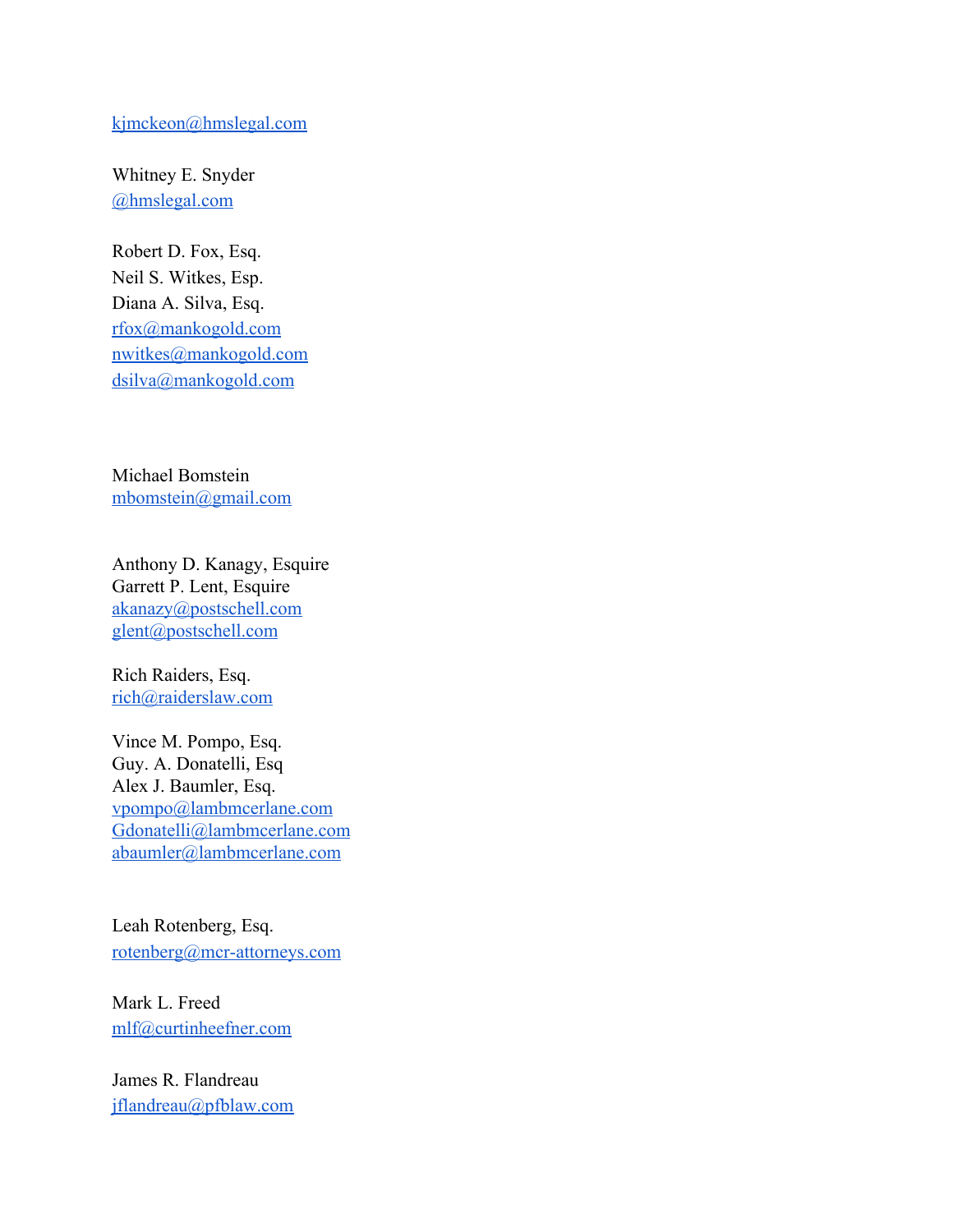David J. Brooman Richard Sokorai Mark R. Fischer [dbrooman@highswartz.com](mailto:dbrooman@highswartz.com) [rsokorai@highswartz.com](mailto:rsokorai@highswartz.com) [mfischer@highswartz.com](mailto:mfischer@highswartz.com)

Thomas Casey [tcaseylegal@gmail.com](mailto:tcaseylegal@gmail.com)

Josh Maxwell [jmaxwell@downingtown.org](mailto:jmaxwell@downingtown.org)

Laura Obenski [ljobenski@gmail.com](mailto:ljobenski@gmail.com)

Stephanie M. Wimer [stwimer@pa.gov](mailto:stwimer@pa.gov)

Michael Maddren, Esq. Patricia Sons Biswanger, Esq. [maddrenM@co.delaware.pa.us](mailto:maddrenM@co.delaware.pa.us) [patbiswanger@gmail.com](mailto:patbiswanger@gmail.com)

James C. Dalton, Esq. [jdalton@utbf.com](mailto:jdalton@utbf.com)

Melissa DiBernardino [lissdibernardino@gmail.com](mailto:lissdibernardino@gmail.com)

Virginia Marcille-Kerslake [vkerslake@gmail.com](mailto:vkerslake@gmail.com)

James J. Byrne, Esq. Kelly S. Sullivan, Esq. [jjbyrne@mbmlawoffice.com](mailto:jjbyrne@mbmlawoffice.com) [ksullivan@mbmlawoffice.com](mailto:ksullivan@mbmlawoffice.com)